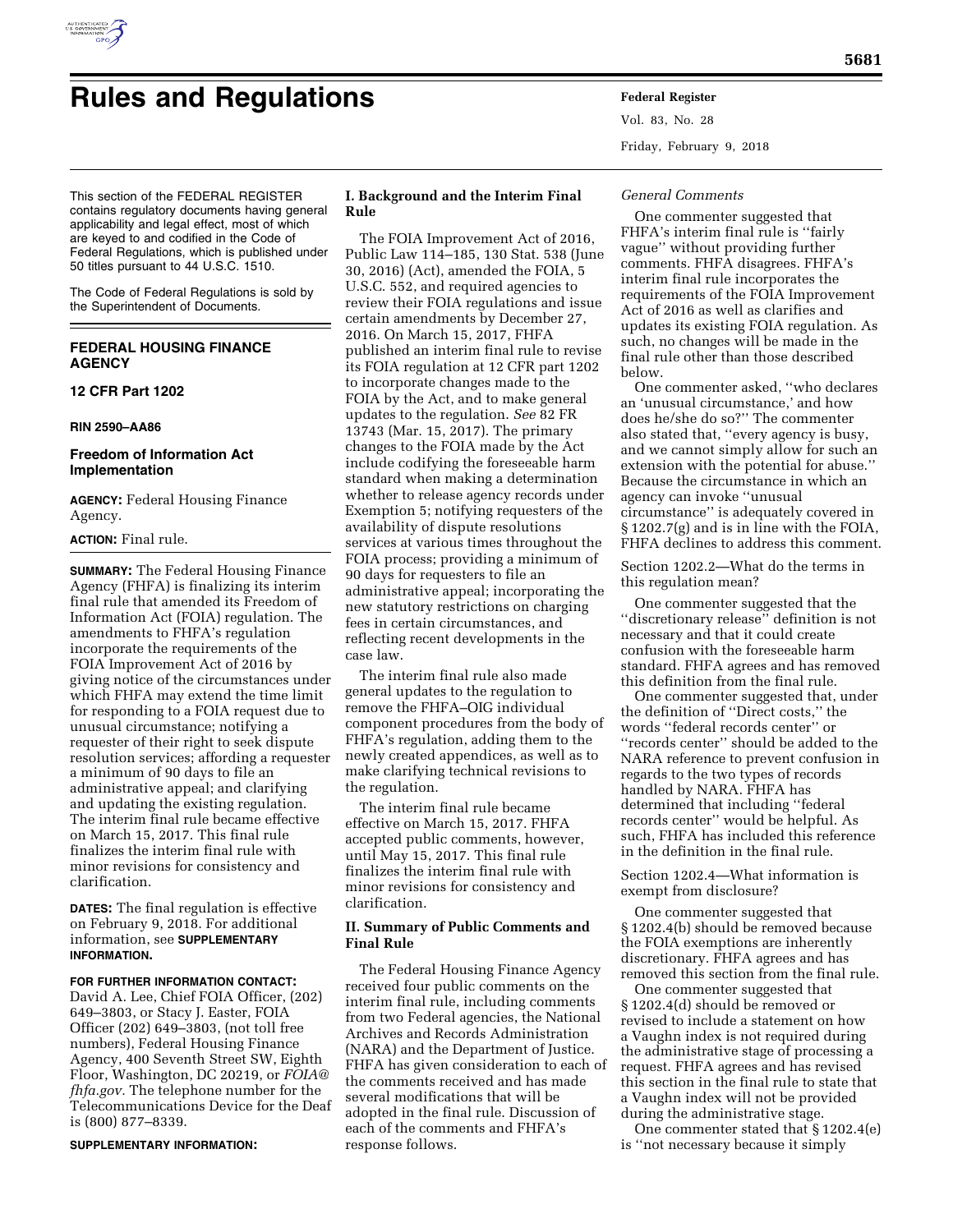restates the statutory provision.'' FHFA agrees and has removed this section from the final rule.

Section 1202.5—How do I request information from FHFA under the FOIA?

One commenter suggested that § 1202.5(f) should be revised to ''may state in what form or format . . .'' because requiring a requester to state a format is unnecessary. FHFA agrees and has revised this section in the final rule.

One commenter raised concern with § 1202.5(g), which provides that all requesters agree to pay fees up to \$100.00. The commenter suggested that this section should be revised to ask the requester to specify an amount, if any, that they are willing to pay but not require them to agree to pay fees up front. The commenter also suggested that FHFA add language to this section indicating that the Agency will notify requesters of any fees above \$25. To conform to OMB Guidelines, FHFA agrees and has revised this section in the final rule to include the suggested language. FHFA has also revised the regulation text for clarity.

Section 1202.6—What if my request does not have all the information FHFA requires?

One commenter suggested that ''overly broad, unduly burdensome to process'' should be removed. The commenter states that both are covered under ''does not reasonably describe the records you seek.'' The commenter also suggested that ''tolling'' should be removed because it suggests that the clock has started when in fact it has not started for unperfected request. FHFA agrees and has removed ''overly broad, unduly burdensome to process'' from the final rule. FHFA has also revised the regulation text for clarity.

One commenter suggested that the deadline for clarification is short and should be extended from 15 calendar days to 30 days. Given the fact that most clarification requests are transmitted electronically, FHFA believes that 15 calendar days gives a requester sufficient time to respond. Therefore, FHFA declines to make the suggested change in the final rule.

One commenter raised concern that the wording in § 1202.6(b) could confuse a requester. The commenter suggested removing ''or if the additional information you provide is still incomplete or insufficient'' as not to confuse the requester that their request was withdrawn when in fact the request was closed. FHFA understands how this may be confusing and has revised this

section in the final rule to replace ''withdrawn'' with ''closed.''

Section 1202.7—How will FHFA respond to my FOIA request?

One commenter suggested changing the search cut-off date in § 1202.7(b) from the ''date of the FOIA request'' to "date of the search." FHFA declines to make the suggested change in the final rule. Using the date of the FOIA request as the cut-off date provides clarity to requesters. Further, since FHFA receives a small number of FOIA request in a given year, the timeframe from when a request is received and when a search is conducted is, in most cases, within days apart and therefore there is little to no impact on the search results.

One commenter suggested revising § 1202.7(d) to reference ''records'' that are being referred instead of ''requests.'' FHFA agrees and has revised this section in the final rule to indicate that records are being referred not the FOIA request.

One commenter suggested that language should be added addressing consultations with other agencies. FHFA agrees and has included a provision with the suggested language under § 1202.7 in the final rule.

One commenter suggested that the specific tracks in § 1202.7(g) should be deleted and that unusual circumstances should only be discussed in general terms, noting that the requirement of unusual circumstances applies regardless of the track. FHFA agrees and has removed the specific track reference from this section in the final rule.

Two commenters suggested that a reference should be added about notifying a requester of the availability of the Office of Government Information Services (OGIS) for dispute resolutions services when notice is given that a request will take longer than 30 days. FHFA agrees and has included an OGIS reference in this section in the final rule.

Section 1202.8—If the requested records contain confidential commercial information, what procedures will FHA follow?

One commenter suggested revising § 1202.8(d)(1) to remove "confidential" since at this point it may not be clear whether the information is confidential. FHFA agrees and has revised this section in the final rule to remove ''confidential.''

One commenter suggested that language from Executive Order 12600 is missing at  $\S 1202.8(e)(4)$ . FHFA agrees and has revised this section in the final rule to include ''unless the agency has substantial reason to believe that

disclosure of the information would result in competitive harm.''

Section 1202.9—How do I appeal a response denying my FOIA request?

One commenter suggested that the last sentence of § 1202.9(e) be removed because there is no legal grounds to prevent a requester from filing a lawsuit. FHFA agrees and has removed the last sentence of this section in the final rule.

One commenter suggested that, in § 1202.9(g), in order to help clarify for requesters that they may engage in various types of dispute resolution approaches to resolve disputes, that the description of OGIS services should be changed from ''mediation services to resolve FOIA disputes'' to ''services to resolve FOIA disputes.'' FHFA agrees and has revised this section in the final rule.

It has also been suggested that the last sentence in § 1202.9(g) be removed because the phrase ''mediation decision'' may confuse a requesters on the role of OGIS. FHFA agrees and has removed the last sentence of this section in the final rule.

Section 1202.10—Will FHFA expedite my request or appeal?

One commenter suggested revising § 1202.10(c) by changing ''10 days'' to ''10 calendar days.'' FHFA agrees with the commenter. Ten calendar days conforms to OMB guidelines; therefore, FHFA has revised this section in the final rule.

Section 1202.11—What will it cost to get the records I requested?

One commenter suggested revising § 1202.11(d) to include notification to requesters if fees exceed \$25. To conform to OMB guidelines, FHFA agrees and has included a statement regarding fee notifications in this section in the final rule. This statement has also be included in § 1202.5(g).

Section 1202.11(e) would allow FHFA to request advance payment if fees are likely to exceed a certain amount and if a requester has a history of not paying. One commenter suggested that this section was unclear. FHFA agrees and has revised the final rule to make clear in what instance it would require advance payment.

Finally, in keeping in line with OMB's most recent guidelines, FHFA has updated § 1202.11(h) and (j) of the final rule.

#### **III. Regulatory Impacts**

#### *Paperwork Reduction Act*

This final regulation does not contain any information collection requirement that requires the approval of OMB under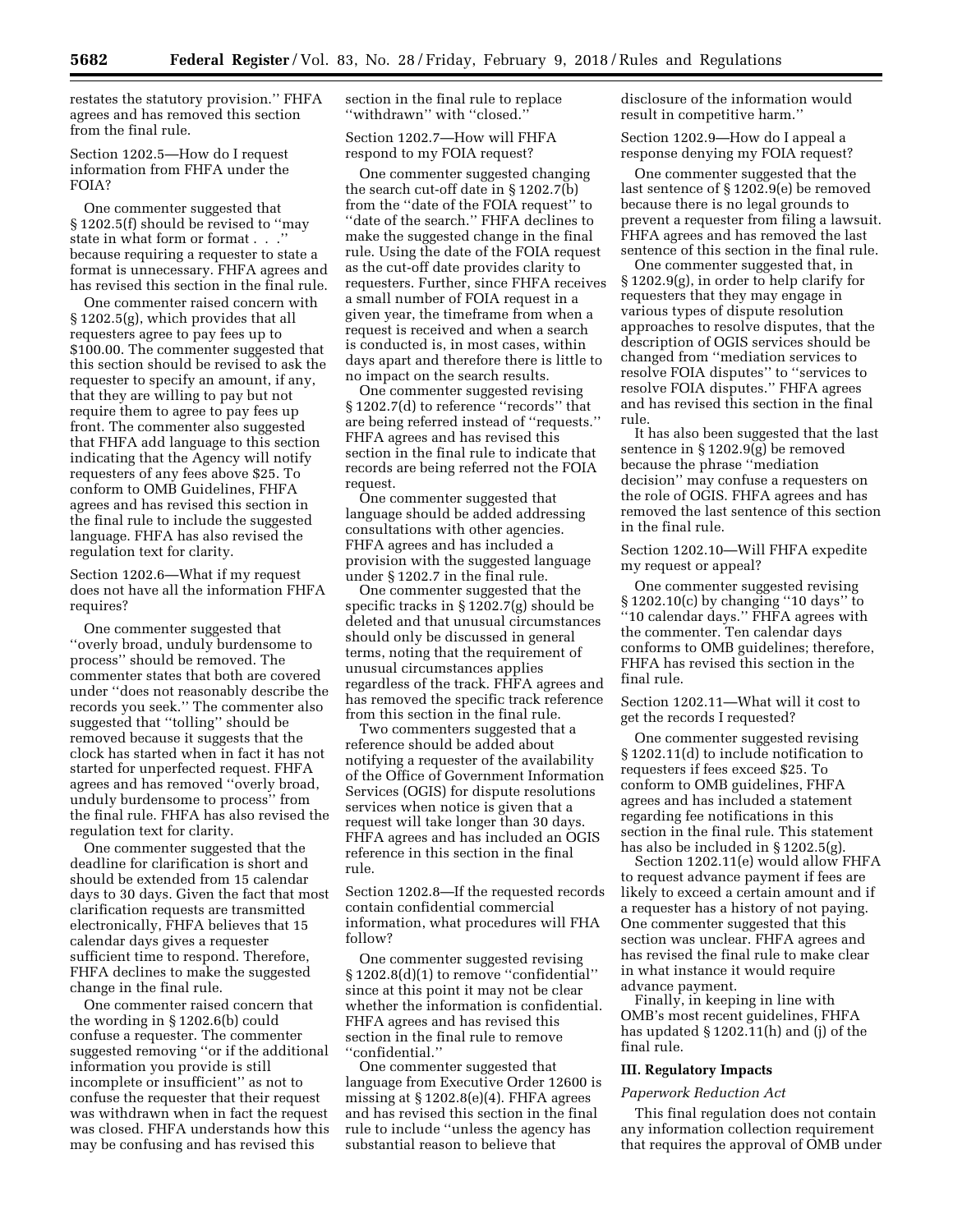the Paperwork Reduction Act (44 U.S.C. 3501 *et seq.*).

#### *Regulatory Flexibility Act*

The Regulatory Flexibility Act (5 U.S.C. 601 *et seq.*) requires that a regulation that has a significant economic impact on a substantial number of small entities, small businesses, or small organizations must include an initial regulatory flexibility analysis describing the regulation's impact on small entities. Such an analysis need not be undertaken if the agency has certified that the regulation does not have a significant economic impact on a substantial number of small entities (5 U.S.C. 605(b)). FHFA has considered the impact of this final regulation under the Regulatory Flexibility Act. FHFA certifies that the regulation is not likely to have a significant economic impact on a substantial number of small business entities because the regulation is applicable only to the internal operations and legal obligations of FHFA.

#### **List of Subjects in 12 CFR Part 1202**

Appeals, Confidential commercial information, Disclosure, Exemptions, Fees, Final action, Freedom of Information Act, Judicial review, Records, Requests.

#### **Authority and Issuance**

Accordingly, for the reasons stated in the Preamble, the Interim Final Rule published at 82 FR 13743 on March 15, 2017 is adopted as a final rule with the following changes:

# **PART 1202—FREEDOM OF INFORMATION ACT**

■ 1. The authority citation for part 1202 continues to read as follows:

**Authority:** Pub. L. 110–289, 122 Stat. 2654; 5 U.S.C. 301, 552; 12 U.S.C. 4526; E.O. 12600, 52 FR 23781, 3 CFR, 1987 Comp., p. 235; E.O. 13392, 70 FR 75373–75377, 3 CFR, 2006 Comp., p. 216–200.

## **§ 1202.2 [Amended]**

■ 2. Amend § 1202.2 by:

■ a. Removing the definition of ''Discretionary release'';

■ b. Adding the words "at a Federal records center operated by the'' before the word ''National'' in the definition of ''Direct costs''; and

c. Adding a definition for ''Vaughn index'' in alphabetical order.

The addition reads as follows:

**§ 1202.2 What do the terms in this regulation mean?** 

\* \* \* \* \*

*Vaughn index* means an itemized index, used in litigation, correlating each withheld document (or portion) with a specific FOIA exemption and the relevant part of the agency's nondisclosure justification.

## **§ 1202.4 [Amended]**

- 3. Amend § 1202.4 by:
- a. Removing paragraph (b);

■ b. Redesignating paragraphs (c) and (d) as paragraphs (b) and (c)

respectively;

■ c. Revising newly redesignated paragraphs (b) and (c); and

■ d. Removing paragraph (e).

The revisions read as follows:

#### **§ 1202.4 What information is exempt from disclosure?**

\* \* \* \* \* (b) *Redacted portion.* If a requested record contains exempt information and information that can be disclosed and the portions can reasonably be segregated from each other, the disclosable portion of the record will be released to the requester after FHFA redacts the exempt portions. If it is technically feasible, FHFA will indicate the amount of the information redacted at the place in the record where the redaction is made and include a notation identifying the exemption that was applied, unless including that indication would harm an interest protected by an exemption.

(c) *Exempt and redacted material.*  FHFA is not required to and will not provide a Vaughn index during the administrative stage of processing your FOIA request.

■ 4. Amend § 1202.5 by revising paragraphs (f) and (g) to read as follows:

#### **§ 1202.5 How do I request information from FHFA under the FOIA?**  \* \* \* \* \*

(f) *How you want the records produced to you.* Your request may state in what form or format you want FHFA to furnish the releasable records, *e.g.,*  hardcopy, or electronic.

(g) *Agreement to pay fees.* In your FOIA request you must acknowledge that you are aware of the applicable fees charged under § 1202.11, and specify an amount, if any, you are willing to pay without consultation. Your inability to pay a fee does not justify granting a fee waiver. The fact that FHFA withholds all responsive documents or does not locate any documents responsive to your request, does not mean that you are not responsible for paying applicable fees. Your FOIA request will not be considered received by FHFA until your acknowledgement of the applicable fees,

in writing, is received. FHFA will notify a requester of any fees above \$25.00. \* \* \* \* \*

■ 5. Amend § 1202.6 by revising the introductory text and paragraph (b) to read as follows:

## **§ 1202.6 What if my request does not have all the information FHFA requires?**

If FHFA determines that your request does not reasonably describe the records you seek, cannot be processed for reasons related to fees, or lacks required information, you will be informed in writing why your request cannot be processed. You will be given 15 calendar days to meet all requirements. If you are notified that your request cannot be processed for the reasons cited herein, your request will be placed on hold and will not be considered as being received by FHFA for the purpose of processing your request under this part.

\* \* \* \* \* (b) If you do not respond or provide additional information within the time period allowed, or if the additional information you provide is still incomplete or insufficient, FHFA will consider your request closed and will notify you that it will not be processed.

#### **§ 1202.7 [Amended]**

■ 6. Amend § 1202.7 by:

- a. Removing the reference "paragraph (g)'' and adding in its place the reference ''paragraph (h)'' in paragraphs (c) introductory text and  $(c)(1)$ ;
- $\blacksquare$  b. Revising paragraph  $(d)$ ;

■ c. Redesignating paragraphs (e), (f), and (g) as paragraphs (f), (g), and (h) respectively;

- d. Adding new paragraph (e); ■ e. Removing the words "Standard Track'' and adding in their place the word ''statutory'' in newly redesignated paragraph (h)(1) introductory text; and ■ f. Revising newly redesignated
- paragraphs (f)(2) and (h)(2).

The revisions and addition read as follows:

## **§ 1202.7 How will FHFA respond to my FOIA request?**

\* \* \* \* \* (d) *Referrals to other agencies.* If you submit a FOIA request that seeks records originating in another Federal Government agency, FHFA will refer those records, as applicable, to the other agency for a direct response. FHFA will provide you notice of the referral, what records were referred, and the name of the other agency and relevant contact information.

(e) *Consultation with other agencies.*  When records originate with FHFA, but contain within them information of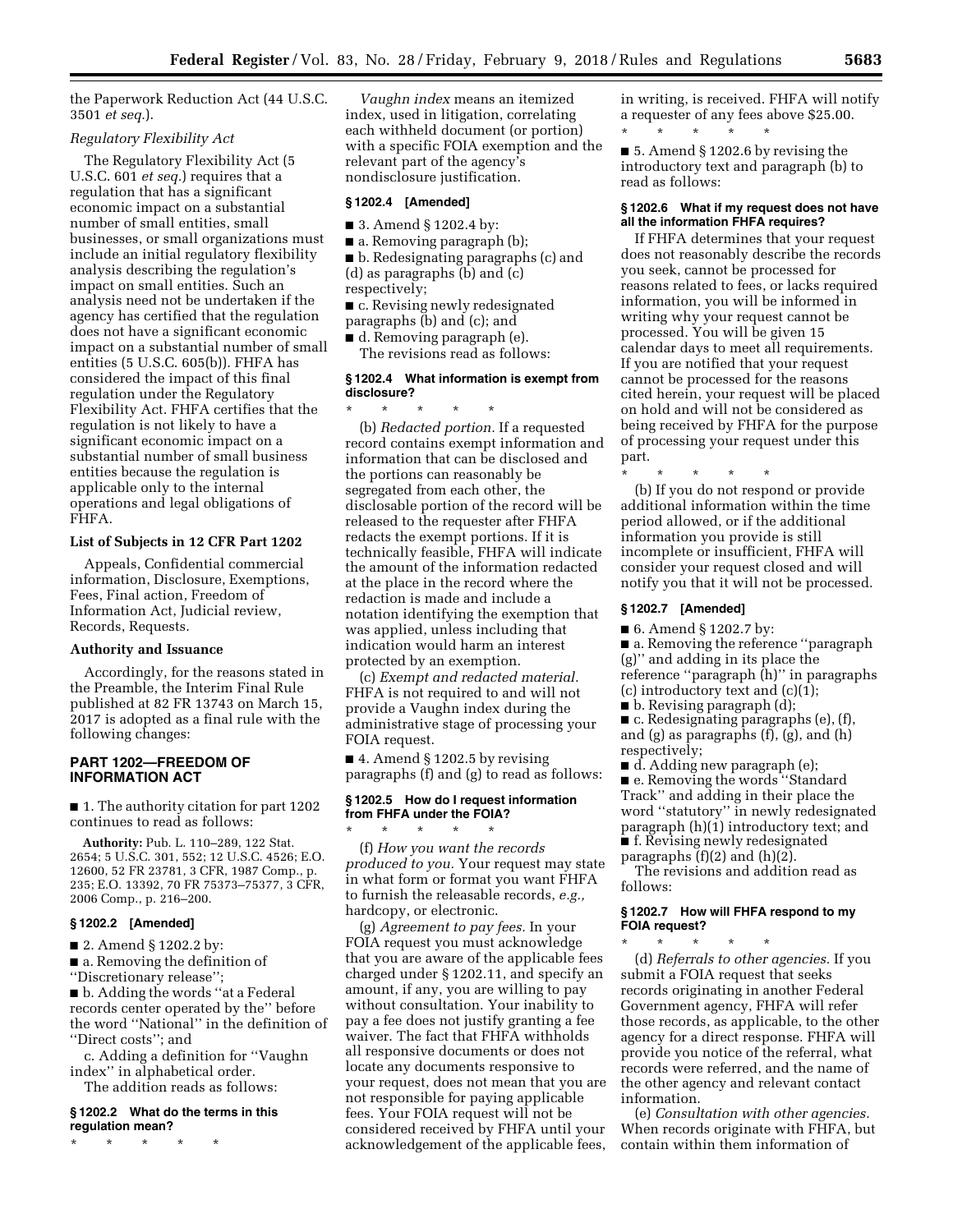interest to another agency, FHFA will consult with the other agency(ies) prior to making a determination on your request.

(f) \* \* \*

(2) *Requests that are denied, or granted and denied in part.* If FHFA denies your request in whole or in part because a requested record does not exist or cannot be located, is not readily reproducible in the form or format you sought, is not subject to the FOIA, or is exempt from disclosure, the written response will include the requested releasable records, if any, the amount of any fees charged, the reasons for denial, and a notice and description of your right to file an administrative appeal under § 1202.9. FHFA will not provide you with a Vaughn index during the administrative stage of processing your request.

\* \* \* \* \*

(h) \* \* \*

(2) When a request requires more than 30 days to process, FHFA will make available its FOIA Public Liaison or other FOIA contact to assist you in modifying or reformulating your request. If the request cannot be modified or reformulated, FHFA will notify you regarding an alternative time period for processing the request. FHFA will also notify you of the availability of the Office of Government Information Services to provide dispute resolution service.

\* \* \* \* \*

■ 7. Amend § 1202.8 by revising paragraphs (d)(1) and (e)(4) to read as follows:

#### **§ 1202.8 If the requested records contain confidential commercial information, what procedures will FHFA follow?**

\* \* \* \* \* (d) \* \* \*

(1) A description of the commercial information requested or copies of the records or portions thereof containing the business information; and

\* \* \* \* \*

(e) \* \* \* (4) The information requested is not designated by the submitter as confidential commercial information pursuant to this section, unless the agency has substantial reason to believe

result in competitive harm; or

\* \* \* \* \* ■ 8. Amend § 1202.9 by revising paragraphs (e) and (g) to read as follows:

that disclosure of the information would

## **§ 1202.9 How do I appeal a response denying my FOIA request?**

\* \* \* \* \* (e) *Notice of delayed determinations on appeal.* If FHFA cannot send a final

determination on your appeal within the 20-day time limit, the designated component Appeals Officer will continue to process the appeal and upon expiration of the time limit, will inform you of the reason(s) for the delay and the date on which a determination may be expected.

\* \* \* \* \* (g) *Additional resource.* To aid the requester, the FOIA Public Liaison is available and will assist in the resolution of any disputes. Also, the National Archives and Records Administration (NARA), Office of Government Information Services (OGIS) offers non-compulsory, nonbinding services to resolve FOIA disputes. If you need information regarding the OGIS and/or the services it offers, please contact OGIS directly at Office of Government Information Services, National Archives and Records Administration, 8601 Adelphi Road-OGIS, College Park, MD 20740–6001; email: *[ogis@nara.gov;](mailto:ogis@nara.gov)* phone: (202) 741– 5770; toll-free: 1 (877) 684–6448; or facsimile at (202) 741–5769. This information is provided as a public service only.

### **§ 1202.10 [Amended]**

 $\blacksquare$  9. Amend § 1202.10 in paragraph (c) by adding the word ''calendar'' after the number "10".

 $\blacksquare$  10. Amend § 1202.11 by revising paragraphs (d), (e), (h), (i), (j), and (k) to read as follows:

## **§ 1202.11 What will it cost to get the records I requested?**

 $\star$   $\star$   $\star$ (d) *Notice of anticipated fees in excess of \$25.00.* When FHFA determines or estimates that the fees chargeable to you will exceed \$25.00, you will be notified of the actual or estimated amount of fees you will incur, unless you earlier indicated your willingness to pay fees as high as those anticipated. When you are notified that the actual or estimated fees exceed \$25.00, your request will be tolled until you agree to pay, in writing, the anticipated total fee.

(e) *Advance payment of fees.* FHFA may request that you pay estimated fees or a deposit in advance of responding to your request. If FHFA requests advance payment or a deposit, your request will be tolled by FHFA until the advance payment or deposit is received. FHFA may request advance payment or a deposit if—

(1) The fees are likely to exceed \$250.00;

(2) You do not have a history of payment;

(3) You previously failed to pay a FOIA fee to FHFA in a timely fashion, *i.e.,* within 30 calendar days of the date of a billing; or

(4) You have an outstanding balance due from a prior request. FHFA will require you to pay the full amount owed plus any applicable interest, as provided in paragraph (f) of this section, or demonstrate that the fee owed has been paid, as well as payment of the full amount of anticipated fees before processing your request. \* \* \* \* \*

(h) *Fee waiver requests.* You may request a fee waiver in accordance with the FOIA and this regulation. Requests for a waiver of fees must be made in writing and should be made at the time you submit your FOIA request. However, your fee waiver may be submitted at a later time so long as the underlying record request is pending or on administrative appeal. FHFA may grant your fee waiver request or a reduction of fees if disclosure of the information is in the public interest because it is likely to contribute significantly to public understanding of the operations or activities of the Federal Government and is not primarily in your commercial interest. In submitting a fee waiver request, you must address the following six factors—

(1) Whether the subject of the requested records concerns the operations or activities of the Federal Government. The subject of the request must concern identifiable operations or activities of the Federal Government with a connection that is direct and clear, not remote or attenuated;

(2) Whether the disclosure is likely to contribute significantly to the public understanding of Federal Government operations or activities. This factor is satisfied when the following criteria are met:

(i) Disclosure of the requested information must be meaningfully informative about government operations or activities. The disclosure of information that already is in the public domain, in either the same or a substantially identical form, would not be meaningfully informative if nothing new would be added to the public's understanding; and

(ii) The disclosure must contribute to the understanding of a reasonably broad audience of persons interested in the subject, as opposed to your individual understanding. Your expertise in the subject area as well as your ability and intention to effectively convey information to the public must be considered. FHFA will presume that a representative of the news media will satisfy this consideration.

(3) The disclosure must not be primarily in your commercial interest.